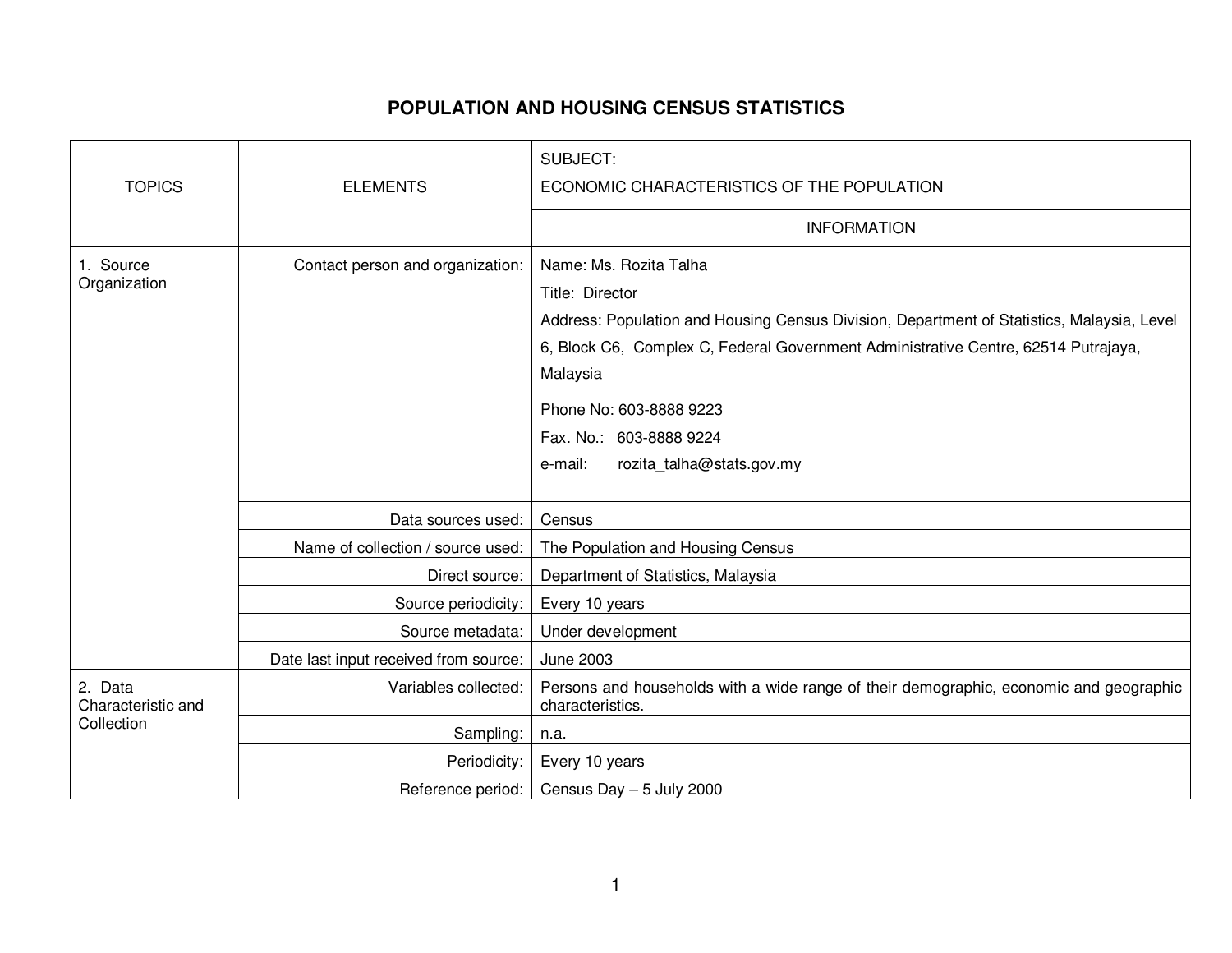|                                                               | Base period:                                  | 2000                                                                                                                                                             |
|---------------------------------------------------------------|-----------------------------------------------|------------------------------------------------------------------------------------------------------------------------------------------------------------------|
|                                                               | Date last updated:                            | 2000                                                                                                                                                             |
|                                                               | Link to release calendar:                     | n.a.                                                                                                                                                             |
|                                                               | Other data characteristics and<br>collection: | n.a.                                                                                                                                                             |
| 3. Statistical<br>Population and<br>Scope of the Data         | Statistical population:                       | All Households                                                                                                                                                   |
|                                                               | Geographical coverage:                        | Malaysia                                                                                                                                                         |
|                                                               | Sector coverage:                              | n.a.                                                                                                                                                             |
|                                                               | Institutional coverage:                       | n.a.                                                                                                                                                             |
|                                                               | Item coverage                                 | n.a.                                                                                                                                                             |
|                                                               | Population coverage:                          | Employed population aged $15 - 64$ years                                                                                                                         |
|                                                               | Product coverage:                             | n.a.                                                                                                                                                             |
|                                                               | Other coverage:                               | n.a.                                                                                                                                                             |
| 4. Statistical<br>Concepts and<br><b>Classifications Used</b> | Key statistical concepts used:                | Demography and Household concepts based on Principles and Recommendations for<br>Population and Housing Census, Revision 1 United Nation guidelines.             |
|                                                               | Classifications used:                         | 1. Occupation classification in accordance with Malaysian Standard Classification of<br>Occupations, (MASCO) 1998.                                               |
|                                                               |                                               | 2. Industry classification in accordance with Malaysia Standard Industrial Classification<br>(MSIC) 2000                                                         |
| 5. Statistical<br>Computation and<br><b>Dissemination</b>     | Aggregation and consolidation:                | Occupation and industry – Five (5) digit codes consolidated to one digit (1) in the publication.                                                                 |
|                                                               | Estimation:                                   | n.a.                                                                                                                                                             |
|                                                               | Imputation:                                   | Imputation base on HOT DECK and COLD DECK method.                                                                                                                |
|                                                               | Transformations:                              | n.a.                                                                                                                                                             |
|                                                               | Validation:                                   | Structure check - To ensure codes are valid, reduce number of blanks in questionnaire<br>("unknown"), to make data consistent and to enable credible tabulation. |
|                                                               | Index type:                                   | n.a.                                                                                                                                                             |
|                                                               | Weights:                                      | n.a.                                                                                                                                                             |